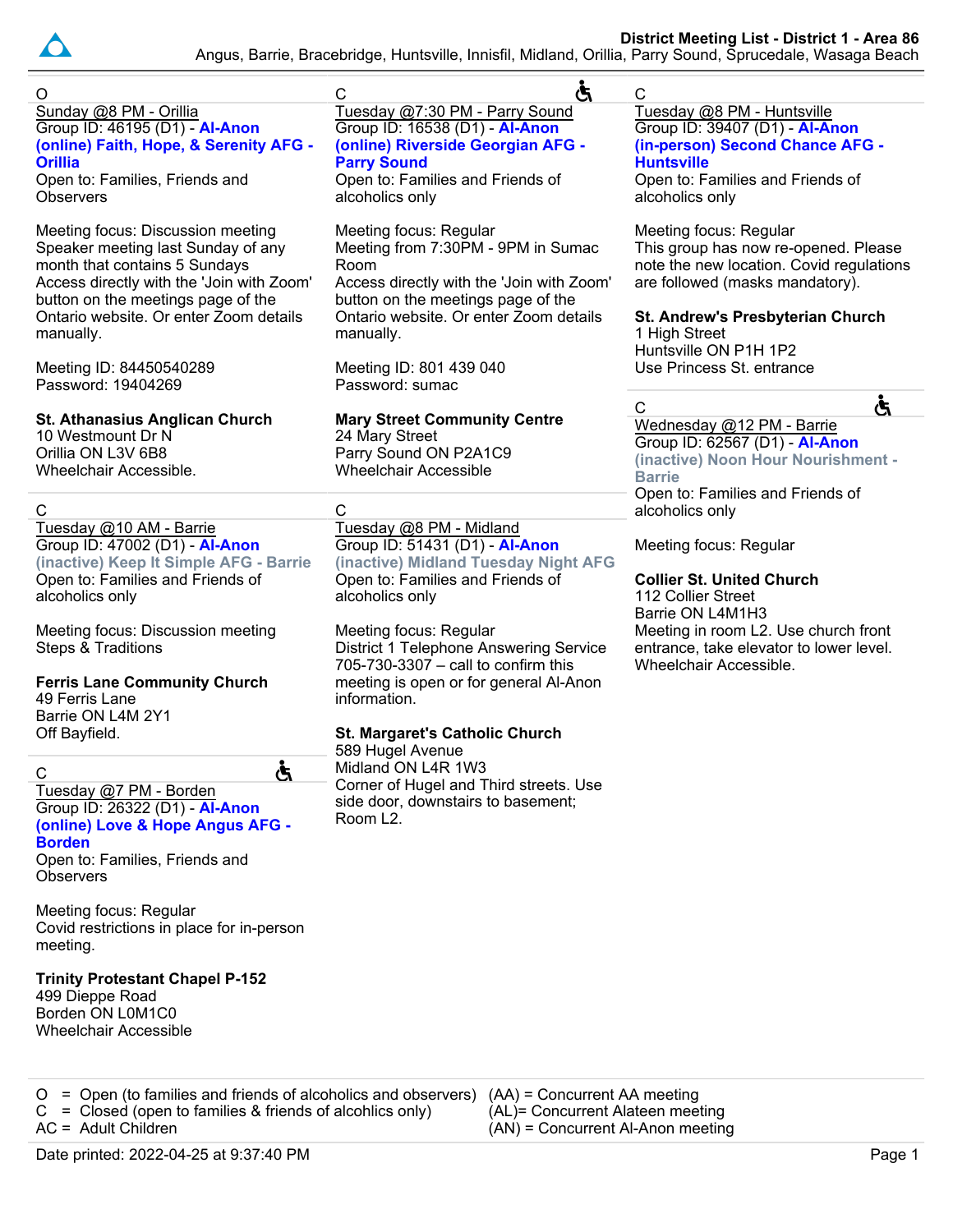

# Angus, Barrie, Bracebridge, Huntsville, Innisfil, Midland, Orillia, Parry Sound, Sprucedale, Wasaga Beach

| Ġ<br>C                                                                                                                                                                                                         | Ġ<br>$\mathsf C$                                                                                                                                                                                            | С                                                                                                                                                                                                    |
|----------------------------------------------------------------------------------------------------------------------------------------------------------------------------------------------------------------|-------------------------------------------------------------------------------------------------------------------------------------------------------------------------------------------------------------|------------------------------------------------------------------------------------------------------------------------------------------------------------------------------------------------------|
| Thursday @12 PM - Parry Sound<br>Group ID: 16538 (D1) - Al-Anon<br>(online) Riverside Georgian AFG -<br><b>Parry Sound</b><br>Open to: Families and Friends of<br>alcoholics only                              | Thursday @12 PM - Parry Sound<br>Group ID: 16538 (D1) - Al-Anon<br>(in-person) Riverside Georgian AFG -<br>Open to: Families and Friends of<br>alcoholics only                                              | Thursday @8 PM - Burk's Falls<br>Group ID: 65474 (D1) - Al-Anon<br>(inactive) Hope and Healing AFG -<br><b>Burk's Falls</b><br>Open to: Families and Friends of<br>alcoholics only                   |
| Meeting focus: Regular<br>Meeting from 7:30PM - 9PM in Sumac<br>Room<br>Access directly with the 'Join with Zoom'<br>button on the meetings page of the<br>Ontario website. Or enter Zoom details<br>manually. | Meeting focus: Regular<br>Masks and social distancing are still in<br>place at this time.<br><b>Mary Street Community Centre</b><br>24 Mary Street<br>Parry Sound ON P2A1C9<br><b>Wheelchair Accessible</b> | Meeting focus: Regular<br><b>Almaguin Highlands Health Centre</b><br>150 Huston Street<br>Burk's Falls ON P0A1C0<br>East off Ontario St. Sign at the corner.<br>C                                    |
| Meeting ID: 801 439 040<br>Password: sumac<br><b>Mary Street Community Centre</b><br>24 Mary Street<br>Parry Sound ON P2A1C9<br><b>Wheelchair Accessible</b>                                                   | $\mathsf C$<br>Thursday @7:00 PM - Barrie<br>Group ID: 44066 (D1) - Al-Anon<br>(inactive) Pass It On AFG - Barrie<br>Open to: Families and Friends of<br>alcoholics only                                    | Thursday @8 PM - Bracebridge<br>Group ID: 16265 (D1) - Al-Anon<br>(online) Peace of Mind AFG -<br><b>Bracebridge</b><br>Open to: Families and Friends of<br>alcoholics only                          |
| $\mathsf C$<br>Wednesday @8 PM - Orillia<br>Group ID: 16504 (D1) - Al-Anon<br>(in-person) Orillia Sunshine AFG<br>Open to: Families and Friends of                                                             | Meeting focus: Regular<br><b>Grace United Church</b><br>350 Grove Street E.<br>Barrie ON L4M2R7<br>Grove & Cook streets. In basement                                                                        | Meeting focus: Regular<br>Participation in the online meeting is<br>managed through the District Telephone<br>Answering Service at phone number 705<br>-730-3307                                     |
| alcoholics only<br>Meeting focus: Regular<br>This group has resumed in-person<br>meetings.                                                                                                                     | C<br>Thursday @7:30 PM - Wasaga Beach<br>Group ID: 503227 (D1) - Al-Anon<br>(inactive) Wasaga Beachcombers<br><b>Beginners</b>                                                                              | <b>Bracebridge Seniors Centre</b><br>54 Dominion Street<br>Bracebridge ON P1L 2A5<br>Dominion St. Entrance<br>$\mathsf{C}$                                                                           |
| St. Andrew's Presbyterian Church<br>99 Peter Street North<br>Orillia ON L3V4Z3<br>Third floor. Peter St., entrance. Lady's<br>parlor upstairs. Wheelchair Accessible<br>upon request.                          | Open to: Families and Friends of<br>alcoholics only<br>Meeting focus: Regular<br>District 1 Telephone Answering Service<br>705-720-3307 - call to confirm this<br>meeting is open                           | Friday @10:30 AM - Barrie<br>Group ID: 30692647 (D1) - Al-Anon<br>(inactive) Back to Basics AFG - Barrie<br>Open to: Families and Friends of<br>alcoholics only<br>Meeting focus: Discussion meeting |
|                                                                                                                                                                                                                | <b>Lighthouse Christian Assembly</b><br>1-800 Sunnidale Road<br>Wasaga Beach ON L9Z 1J7<br>Use front door, meeting on lower level                                                                           | <b>Ferris Lane Community Church</b><br>49 Ferris Lane<br>Barrie ON L4M 2Y1<br>Off Bayfield.                                                                                                          |
|                                                                                                                                                                                                                |                                                                                                                                                                                                             |                                                                                                                                                                                                      |

O = Open (to families and friends of alcoholics and observers) (AA) = Concurrent AA meeting  $C = Closed$  (open to families & friends of alcohlics only) AC = Adult Children (AL)= Concurrent Alateen meeting (AN) = Concurrent Al-Anon meeting